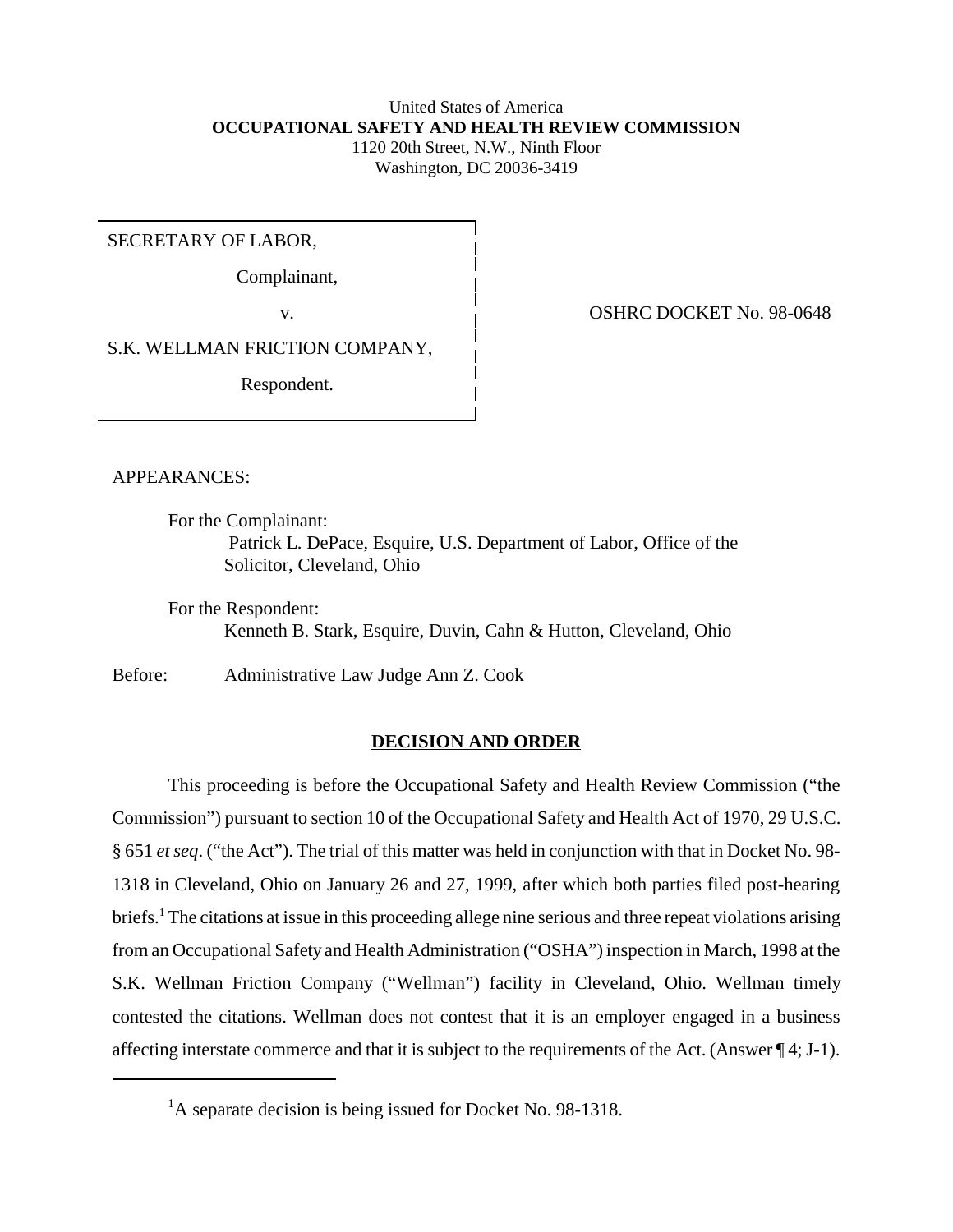## THE BURDEN OF PROOF

To establish a violation of a standard, the Secretary has the burden of proving, by a preponderance of the evidence:

(a) the applicability of the cited standard, (b) the employer's noncompliance with the standard's terms, © employee access to the violative conditions, and (d) the employer's actual or constructive knowledge of the violation (*i.e.*, the employer either knew, or with the exercise of reasonable diligence could have known, of the violative conditions).

*Atlantic Battery Co.,* 16 BNA OSHC 2131, 2138 (No. 90-1747, 1994).

# ALLEGED SERIOUS VIOLATION OF 29 CFR 1910.22(b)(2)

Citation 1, Item 1 alleges:

Throughout the plant: There were no permanent aisles or passageways appropriately marked. Material and barrels or drums were throughout the plant and in aisle ways.

29 CFR 1910.22(b)(2) provides as follows:

Permanent aisles and passageways shall be appropriately marked.

Danelle Jindra, the OSHA compliance officer ("CO") who inspected Wellman's facility, had been a CO for about two years in March of 1988. She testified that during one of her two visits to the site she took three photos of what she found to be three unmarked aisles. She further testified that materials stacked in the aisles obstructed employees' and tow motors' paths and that the hazard posed by the unmarked aisles was that in an emergency employees would not be able to evacuate the building safely or that tow motors would be operated in areas where there was insufficient clearance. (C. Brief p.18; Tr.156, 180-85; C-13, C-14, C-16).

Thomas Hite, Wellman's vice-president for human resources, testified that C-14 depicted not an aisle, but a work area within the molding department where no powered industrial trucks go. (Tr. 381). On cross-examination, Jindra acknowledged that an aisle within a department is not a permanent aisle for purposes of the cited standard and that she had not observed tow motors in the C-14 area, but was relying on an employee's statement. (Tr. 208-10). Hite further testified that C-13 and C-16 depicted not two different aisles, but two views of the same work area bordered on one side by a permanent aisle. (Tr. 381-84). Photographs C-13 and C-16 support Hite's position. Jindra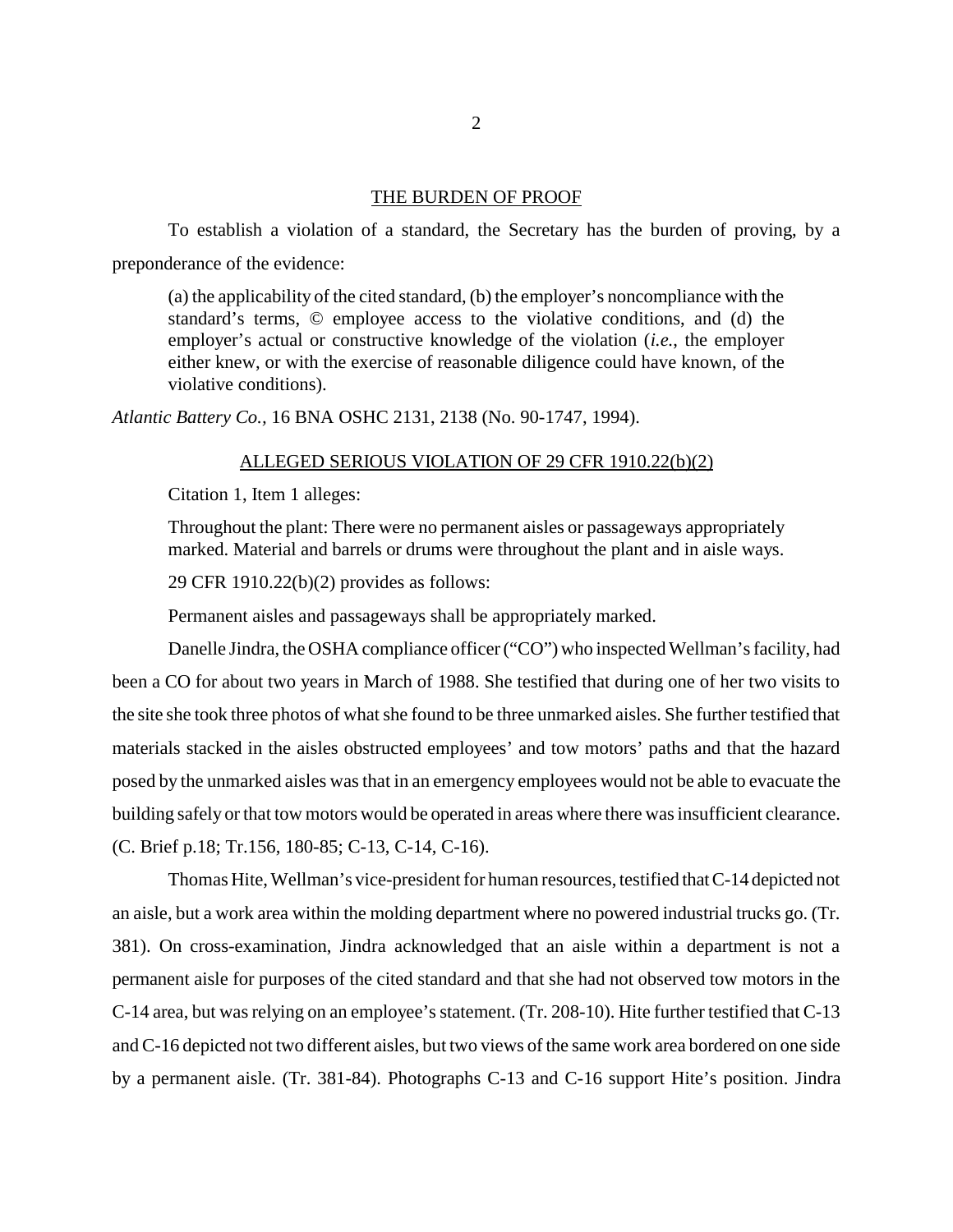testified she did not photograph the aisle bordering the C-13, C-16 area because she found no problems with it . (Tr. 213). I found Hite's testimony more credible than Jindra's because it was detailed, unhesitating, and based on first-hand knowledge. I conclude that the Secretary has failed to establish that any permanent aisle was not properly marked. Item 1 of Citation 1 is vacated.

# ALLEGED SERIOUS VIOLATION OF 29 CFR 1910.157(g)(2)

Citation 1, Item 2 alleges:

Although portable fire extinguishers were available for employee use, neither initial, nor annual retraining was provided.

29 CFR 1910.157(g)(2) states as follows:

The employer shall provide the education required in paragraph  $(g)(1)$  of this section upon initial employment and at least annually thereafter.

29 CFR 1910.157(g)(1) provides:

Where the employer has provided portable fire extinguishers for employee use in the workplace, the employer shall also provide an educational program to familiarize employees with the general principles of fire extinguisher use and the hazards involved with incipient stage fire fighting.

CO Jindra testified that although the company's policy was to evacuate all employees in case of fire, employees told her they would use fire extinguishers to put out a fire. However, her recall of those employee interviews was very limited. On cross-examination, Jindra testified she questioned only three or four employees, of whom maybe two said they would use the extinguishers in case of a fire. She did not know if one of them was in maintenance or if Wellman's emergency action plan provided for training maintenance personnel in fire extinguisher use. She also could not say with certainty that she had reviewed the plan. CO Jindra placed substantial importance on Kent Yeager, Wellman's safety director, having said that new employees had been instructed to evacuate in case of fire, but older employees had not yet been so instructed. She stated this created a hazard in that in an emergency, untrained employees might attempt to use fire extinguishers. (Tr. 187-89; 218-19).

The CO's testimony, in my opinion, is insufficient to establish a violation of section  $1910.157(g)(2)$ . The standard requires annual training in fire extinguisher use if an employer "has provided portable fire extinguishers for employee use in the workplace." However, the Secretary presented no evidence to show that Wellman expected employees to use extinguishers or that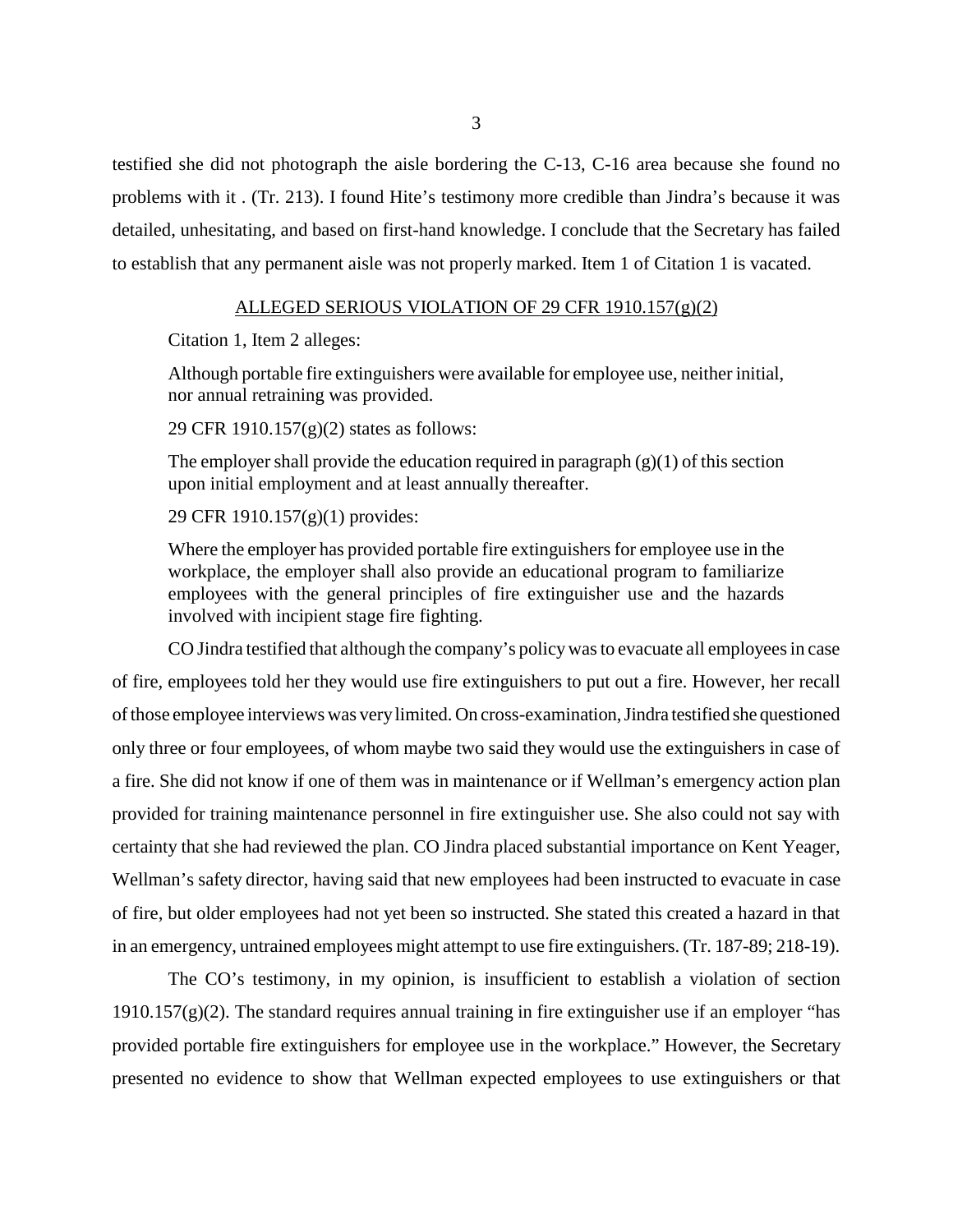employees thought they were expected to use them. In addition, the evidence on training was sparse and inconclusive. Jindra testified that employees had not received annual training, but, when asked directly if the employees who said they would use extinguishers had told her that, she did not answer. (Tr. 189-90, 219-20). She was likewise unresponsive when asked if she had made any effort to determine which employees had been trained and which had not. (Tr. 218). The CO's concern was that employees had not been uniformly instructed against using the extinguishers, and, while this is clearly a safety problem, it is not one that violates the cited standard. Based on the record, I find that the Secretary has failed to establish the alleged violation. Item 2 of Citation 1 is therefore vacated.

# ALLEGED SERIOUS VIOLATION OF 29 CFR 1910.212(a)(1)

Citation 1, Item 3 alleges:

Button Line: On or before 3/12/98, employees were exposed to nip points while coining parts on the Toledo 250T press.

29 CFR 1910.212(a)(1) provides:

One or more methods of machine guarding shall be provided to protect the operator and other employees in the machine area from hazards such as those created by point of operation, ingoing nip points, rotating parts, flying chips and sparks. Examples of guarding methods are - barrier guards, two-handed tripping devices, electronic safety devices, etc.

On March 12, 1998, Wellman employee Marsha Freeman's fingertip was cut off when she was operating a Toledo 250T press and tried to remove a jammed part from the turntable with her hand. The turntable fed parts into the rear of the press where they were coined and then continued forward to an unguarded slot through which the parts fell into a chute. To work the press, the operator placed a part on the turntable, pressed down on the foot pedal to begin the process and stepped off the foot pedal to stop the turntable. Freeman had not operated the press previously. During the three to five minutes she operated the machine before the accident, it jammed several times, but when she removed her foot from the pedal, the jammed parts had fallen into the chute. She was injured when she instinctively used her hand to knock a part out, instead of one of the tools that were available for the purpose. As she dislodged the part, her finger became stuck and the turntable continued in motion. The testimony of employee Henry Foreman, who had operated the press the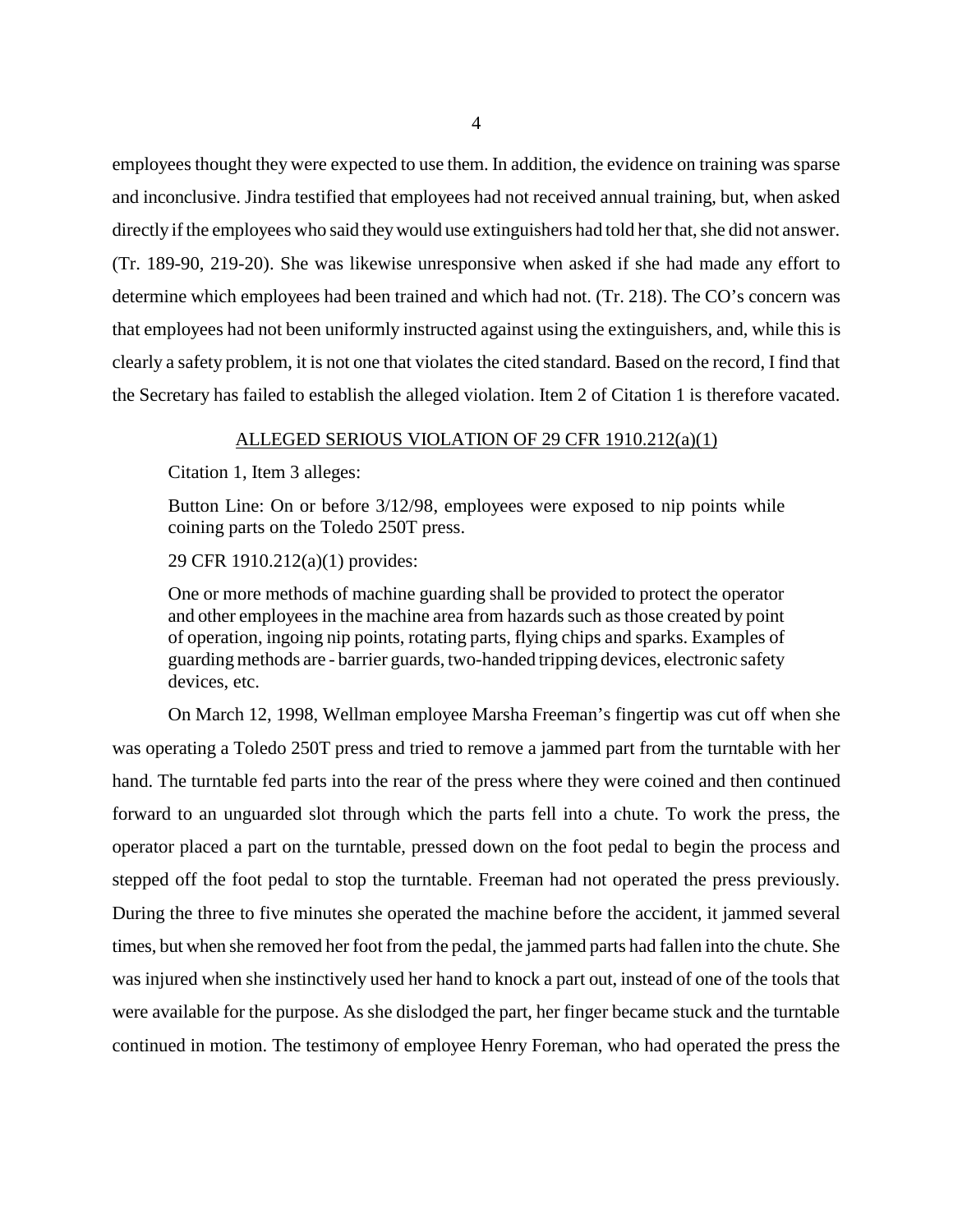day before and who was nearby when the accident occurred, supported Freeman's testimony. (Tr. 42-44, 54-55, 60, 444: C-4-5).

Wellman contends the normal manner of operating the press is to use a tool to dislodge parts caught in the turntable and that under normal operation there was no hazard of injury by the unguarded pinch point. Wellman argues that it had no knowledge that employees would not use tools to remove jammed parts. This argument is refuted by uncontradicted evidence that the button line presses jammed frequently and that supervisors were on the floor observing the machine operators work. (Tr. 52, 54-55, 61-62). The unguarded pinch point was in the open and obvious. It was also obvious that an employee might use a hand to free a jammed parts for a number of reasons, including the fact that it was faster than locating and using a tool. (Tr. 171).

The Secretary has established a serious violation of section 1910.212(a)(1). The standard applies to the Toledo 250T press and requires a nip point guard which admittedly was not present. Anyone who operated the press was exposed to the unguarded nip point and to serious injury such as that sustained by Freeman. Because the unguarded nip point was in clear view and supervisors were on the floor overseeing press operators' work, Wellman knew or with reasonable diligence could have known that the nip point on the Toledo 250T press lacked required guarding.

The Secretary has proposed a \$1,500.00 penalty for this item. In determining appropriate penalties for violations, the Commission is to give due consideration to the gravity of the violation as well as the employer's size, history and good faith. The gravity of the violation is generally "the primary element in the penalty assessment." *J.A. Jones Constr. Co.*, 15 BNA OSHC 2201, 2214 (No. 87-2059, 1993). I assess the probability of an injury occurring as moderate to high, given the frequency of jamming and the minimal training operators appear to have received; had more than one press been unguarded, employee exposure would have been greater. No reductions for size, history or good faith are appropriate, as Wellman has 350 employees and was cited for OSHA violations less than two years earlier. A penalty of \$1,500.00 is appropriate and is therefore assessed.

# ALLEGED SERIOUS VIOLATION OF 29 CFR 1910.217(b)(7)(x)

Citation 1, Item 4 alleges:

Button Line: The Toledo 250T mechanical power press, operated by foot pedal, was not protected against falling objects or from unintended operation by accidentally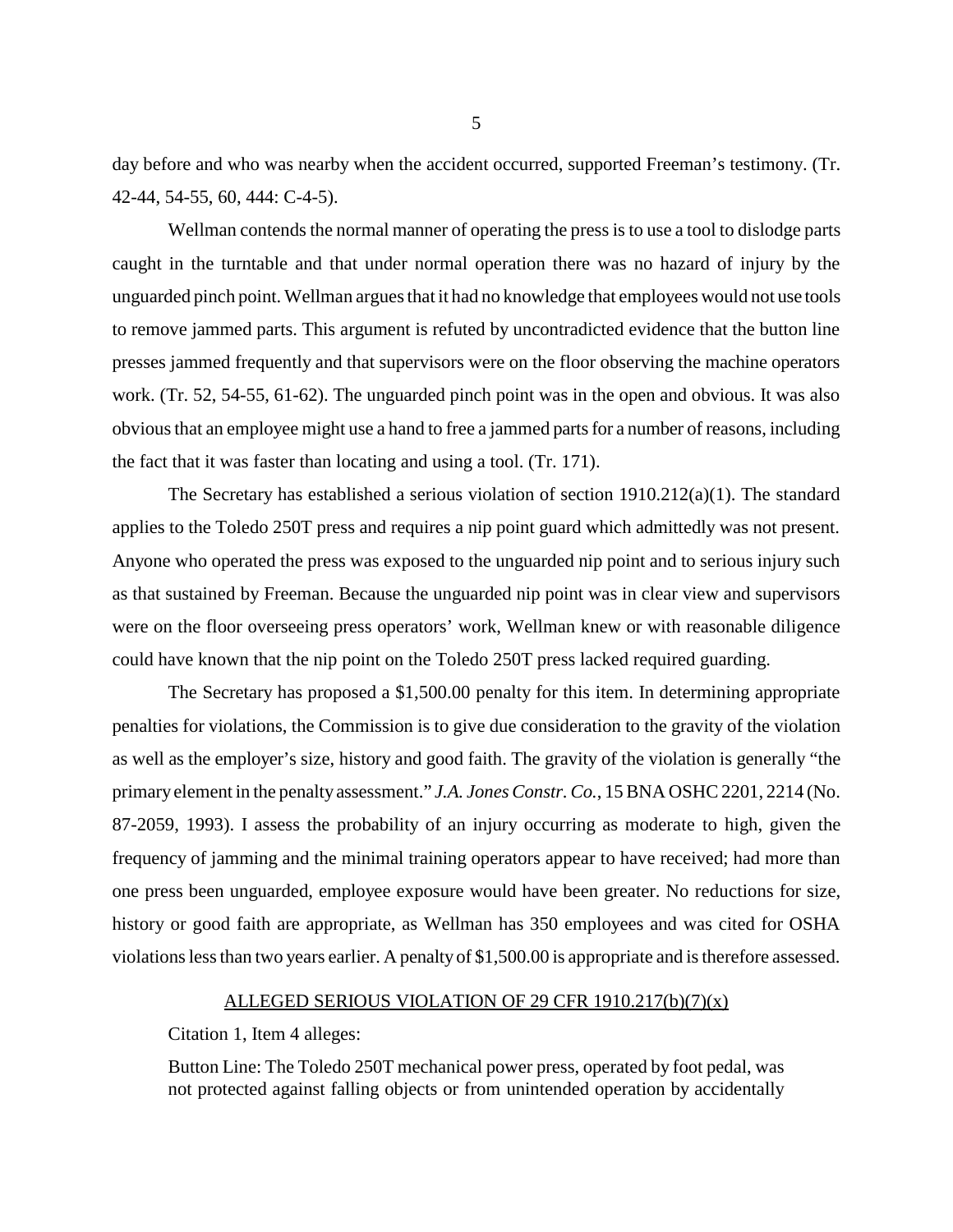stepping onto the foot control. The foot control shall be protected not only on top of the pedal, but the sides and ends also.

29 CFR 1910.217(b)(7)(x) states as follows:

Foot operated tripping controls, if used, shall be protected so as to prevent operation from falling or moving objects, or from unintended operation by accidental stepping onto the foot control.

The Toledo 250T foot pedal was guarded on top only. CO Jindra testified that side guards were also needed to protect against unintended operation in case something fell on the pedal. (Tr. 174). However, the Secretary presented no explanation of how this might occur or how the operator might inadvertently step on the pedal from the side. Although the CO testified that she based her opinion on a machine guarding course she attended at the OSHA institute, she did not explain how what she learned applied to the pedal at issue. Moreover, she acknowledged on cross-examination that the cited standard did not specify side guards and that the corresponding American National Standards Institute standard found top guarding alone sufficient. (Tr. 221, 224-27).

On the basis of the evidence of record, the Secretary has failed to prove that the foot pedal was not adequately protected from unintended operation. This citation item is vacated.

# ALLEGED SERIOUS VIOLATION OF 29 CFR 1910.217(c)(1)(I)

Citation 1, Item 5 alleges:

Button Line: On or before 3/12/98, the Toledo 250T part-revolution power press did not have any point of operation guard.

29 CFR 1910.217(c)(1)(I) provides that:

It shall be the responsibility of the employer to provide and insure the usage of "point of operation guards" or properly applied and adjusted point of operation devices on every operation performed on a mechanical power press.

To prove this allegation, the Secretary presented the testimony of CO Jindra and employees Foreman and Freeman. The Secretary also presented two photographs of the Toledo 250T press, one taken before (C-4) and one after (C-5) a plexiglass shield was installed in front of the point of operation. Foreman testified that he had operated the press may times, including the day before the accident, and that there were no guards or interlocks on the machine until he saw the shield installed on it the day after the accident. The CO testified she interviewed other employees, including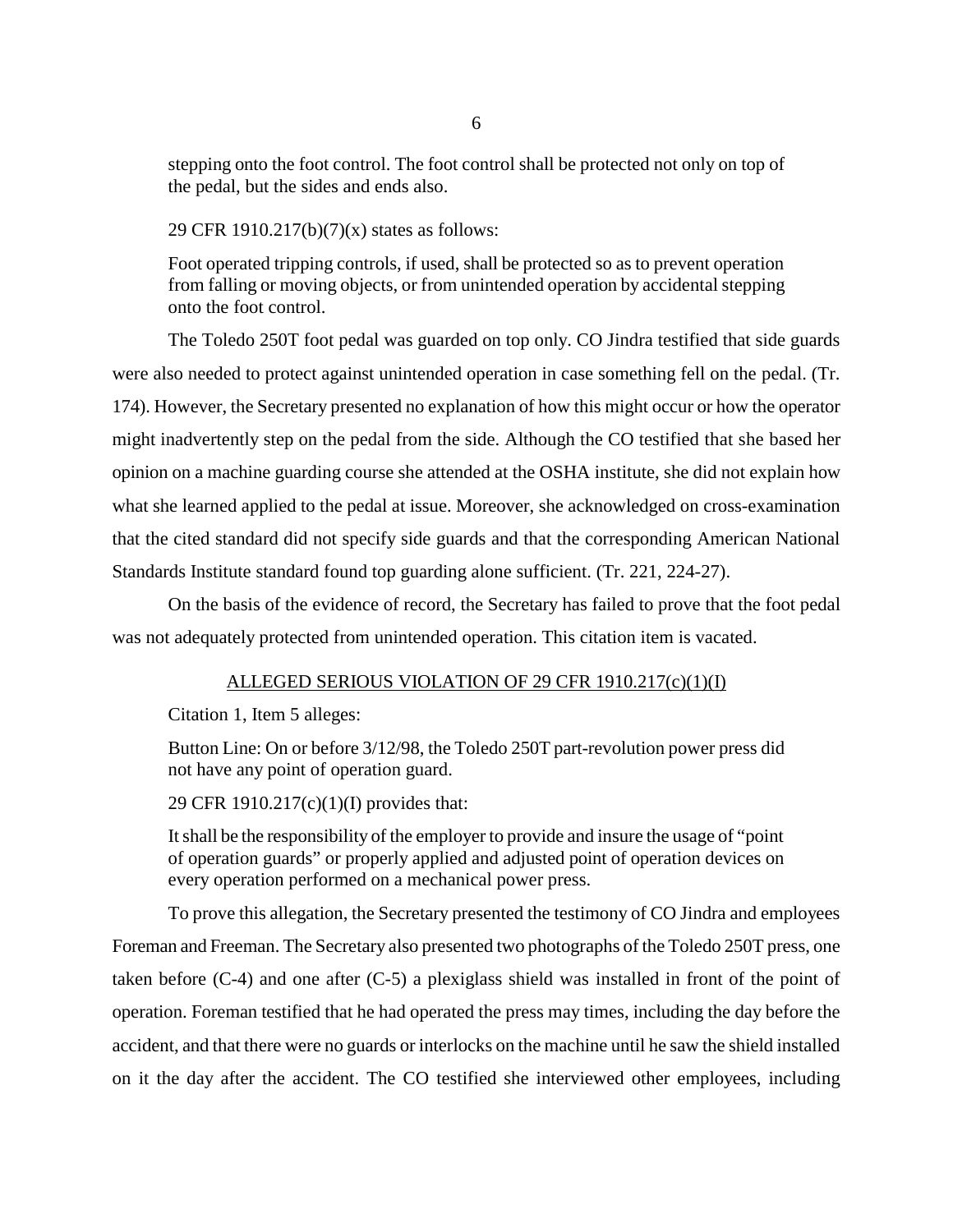Freeman, who told her the press never had any guards until after the accident. However, Freeman's own testimony was that there was no guard at the nip point in the front of the machine, but that she did not know about the back part of the machine where parts were coined. (Tr. 44, 51, 54, 59-61, 162, 169).

Wellman presented the testimony of its safety director, Kent Yeager, and the testimony of two employees, that is, Brian Naylor, a setup man who set up the press several times a week, and Donald McCurry, a tool and die maker who installed the plexiglass shield after Freeman's accident. All three testified that from the time it arrived at the facility, the Toledo 250T press had an expanded metal point of operation guard that looked like screen or mesh. (Tr. 355, 424-27, 435-36, 439). Naylor and McCurry further testified that prior to the accident the guarding screen was painted a yellow color, and they and Foreman identified yellow paint on the guard frame and brackets pictured in C-4 and C-5. (Tr. 66-68, 423, 437-38 ). Naylor and McCurry noted that an interlock prevented operation of the press when the guard was raised, and McCurry stated that he had removed the mesh guard after the accident and installed a plexiglass shield on which he lettered "DANGER KEEP HANDS CLEAR." (Tr. 424, 427, 436-39, 444).

I found the testimony of Naylor and McCurry, which was candid and based on direct personal knowledge, to be very persuasive on the issue of the guarding on the Toledo 250T press. Foreman also testified credibly but his observations were limited, which led him to incorrect conclusions. CO Jindra's testimony was likewise of little probative value because she did not specify how many employees she interviewed, what questions she asked, and what answers they gave. The testimony of Naylor and McCurry is therefore credited over that of Foreman and Jindra, and I conclude that the Toledo 250T press at all relevant times had a point of operation guard. This citation item is consequently vacated.

## ALLEGED SERIOUS VIOLATION OF 29 CFR 1910.217(e)(1)(I)

Citation 1, Item 6 alleges:

A program of periodic and regular inspections of mechanical power press(es) was not established and followed to insure that all parts, auxiliary equipment and safeguards were in a safe operating condition and adjustment:

The employer did not maintain a periodic and regular inspection record of their mechanical power presses.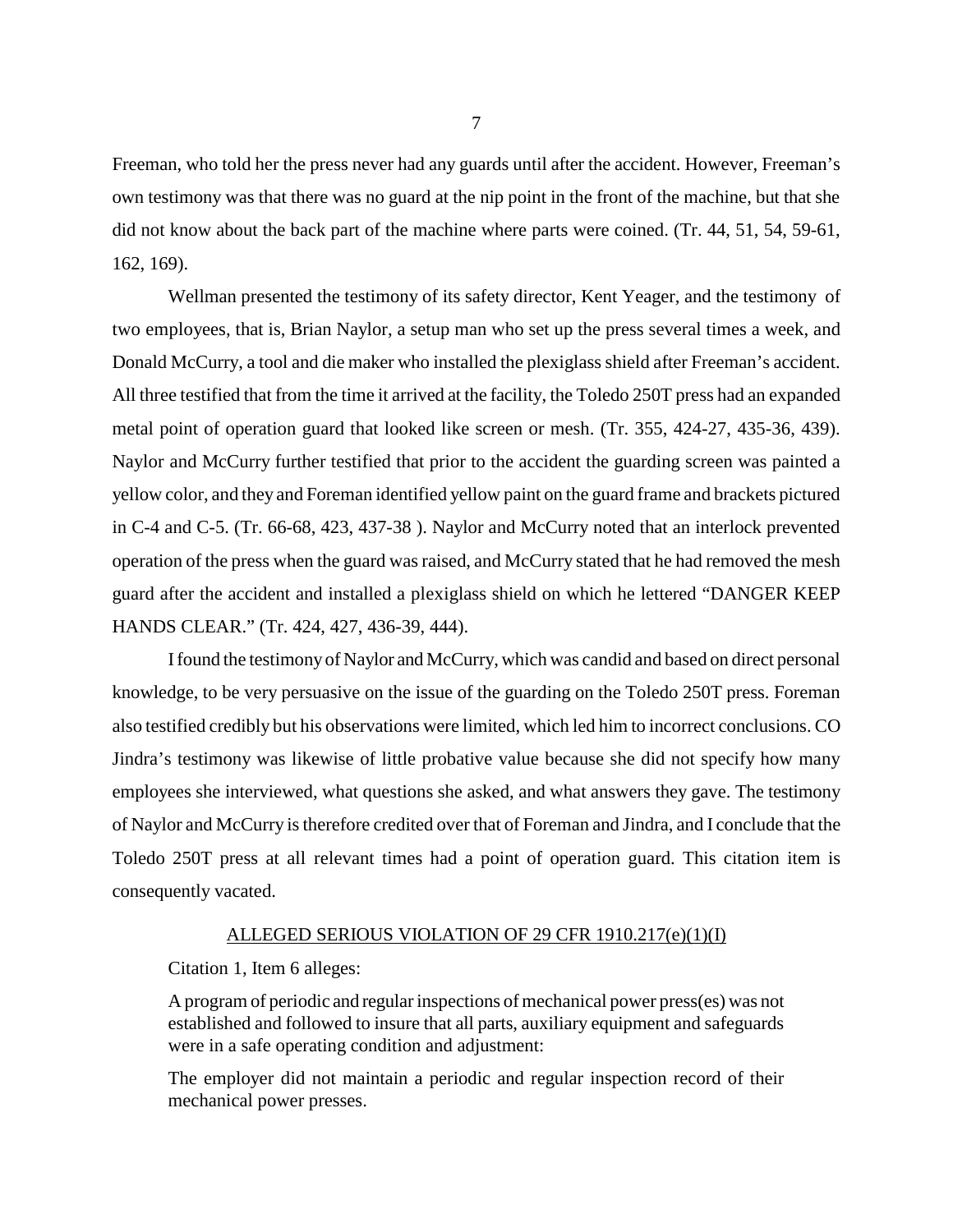## 29 CFR 1910.217(e)(1)(I) provides:

It shall be the responsibility of the employer to establish and follow a program of periodic and regular inspections of his power presses to ensure that all their parts, auxiliary equipment, and safeguards are in safe operating condition and adjustment. The employer shall maintain a certification record of inspections which includes the date of inspection, the signature of the person who performed the inspection and the serial number, or other identifier, of the power press that was inspected.

CO Jindra testified she asked Yeager for press inspection records and that after checking with the maintenance department, he produced only a checklist for inspections done in February and March, 1997. The checklist did not include a place to record the results of inspecting safeguards, nor were the February entries signed by the person performing the inspections. Jindra concluded that no inspections had been done since March 1997. She explained that the hazard created was of machine parts falling and injuring employees working on the machines. (Tr. 200-02, 266, C-19).

Wellman argues that regular inspections were performed because setup men and supervisors inspected the machines almost daily while performing their jobs. (R. Brief p. 11). Naylor testified that each time a machine was set up the setup man checked to see that everything was intact. (Tr. 405, 427). While the Secretary has not shown these inspections to be inadequate, the standard requires "a program of regular and periodic inspections" with a written record to evidence when they were done and who performed them. The setup men's inspections were not documented, were not periodic, and were done incidental to other work. I find that section 1910.217(e)(1)(I) applies, that Wellman failed to comply with it, and that employees operating the machines were exposed to the hazard of being struck by falling machine parts that could have caused serious injuries. The existence of the 1997 inspection records demonstrates that Wellman was aware that regular and documented inspections were required to protect press operators from injury. This item is therefore affirmed.

The Secretary has proposed a penalty of \$1,500.00 for this item. On the record before me, I judge the gravity of the violation to be very low, since the setup men's inspections were frequent and appear to have been sufficiently comprehensive to have taken care of problems which might have led to an employee injury. For this reason, and those set out in item 3, *supra*, I conclude that a penalty of \$1,000 is appropriate. A penalty of \$1,000.00 is accordingly assessed.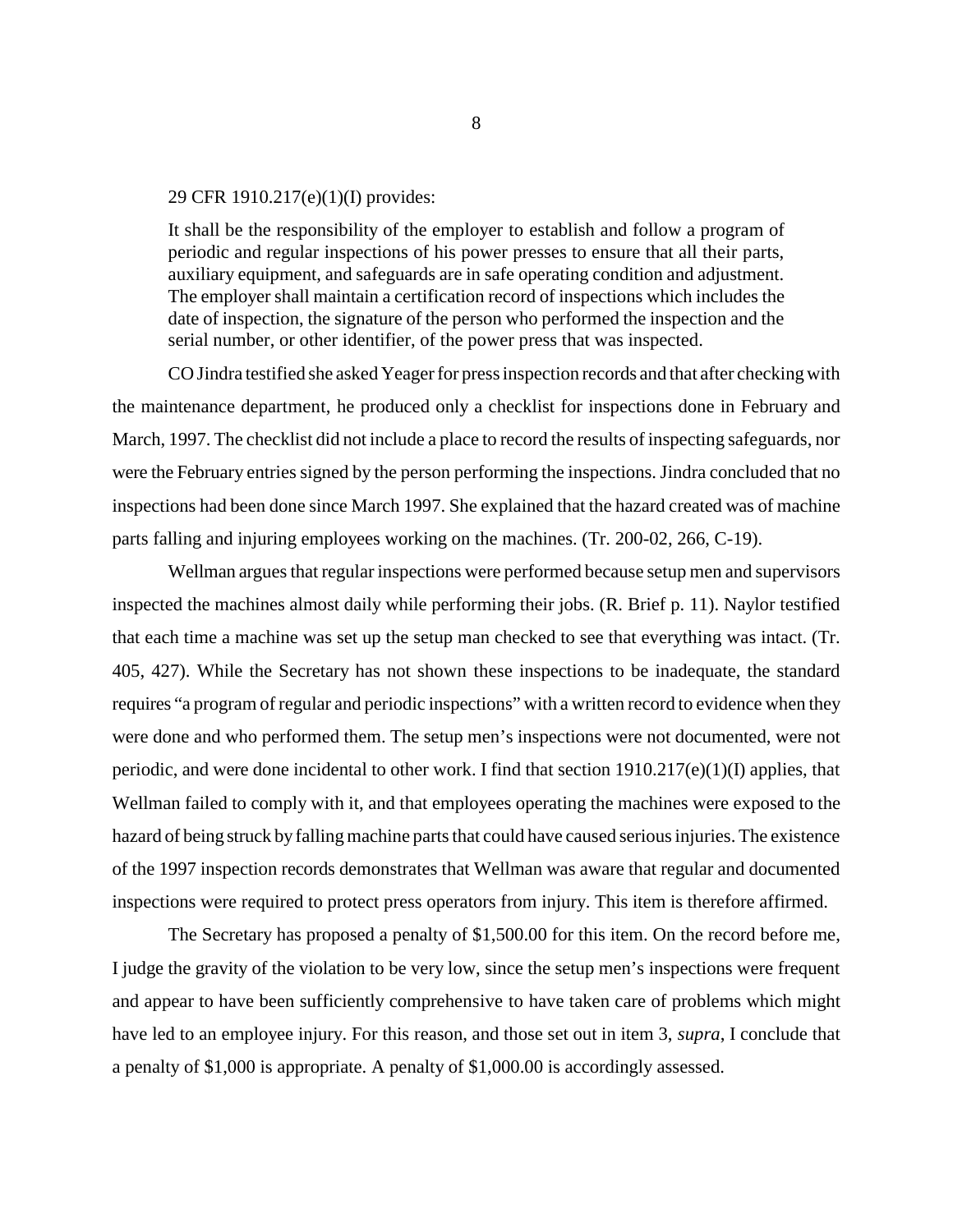#### ALLEGED SERIOUS VIOLATION OF 29 CFR 1910.217(e)(3)

Citation 1, Item 7 alleges:

Press department supervisors, foreman and setup personnel were not adequately trained in the safe operation of the presses. Supervisors must ensure that guards are in place.

29 CFR 1910.217(e)(3) states as follows:

It shall be the responsibility of the employer to insure the original and continuing competence of personnel caring for, inspecting and maintaining power presses.

The Secretary argues the alleged violation is established by a December 11, 1997 memo from Wellman's plant manager to four top-level supervisors. (R. Brief pp. 29-30; C-21). The memo informed the supervisors that effective January 15, 1998, presses were not to be run without appropriate front, back and side guarding being installed; all setup men were to be instructed that guards were to be properly installed before turning the press over to an operator; and all operators were to be instructed that no press was to be run without guarding. The memo also states that most of the guards were available and only needed to be installed. The Secretary contends that the memo shows that machines were being operated without guards with the knowledge of management; that supervisors receiving the memo did not know that presses should not be operated without guards; and that management was willing to operate presses without guarding from December 11 to January 15. However, without corroborating evidence, I find these conclusions unreasonable.

CO Jindra testified she determined that supervisors lacked training based on her observation that line supervisors were up and down the aisles and saw unguarded presses being operated. However, aside from the Toledo 250T press, she saw no unguarded presses, and she did not interview supervisors or setup men about their training. (Tr. 191, 220-21, 241-42). Wellman, on the other hand, presented evidence of its 1994 training course and subsequent on-the-job training for setup men, and the Secretary has not challenged the adequacy of this training. (Tr. 256, 405, 419-22). The Secretary has also not rebutted Wellman's assertion that the objective of the January 15, 1998 memo was the replacement of worn and damaged safety guards and not the installation of new guards where none had been. (Tr. 406).

Based on the evidence of record, I conclude that the Secretary has not established noncompliance with the cited standard. Item 7 of Citation 1 is vacated.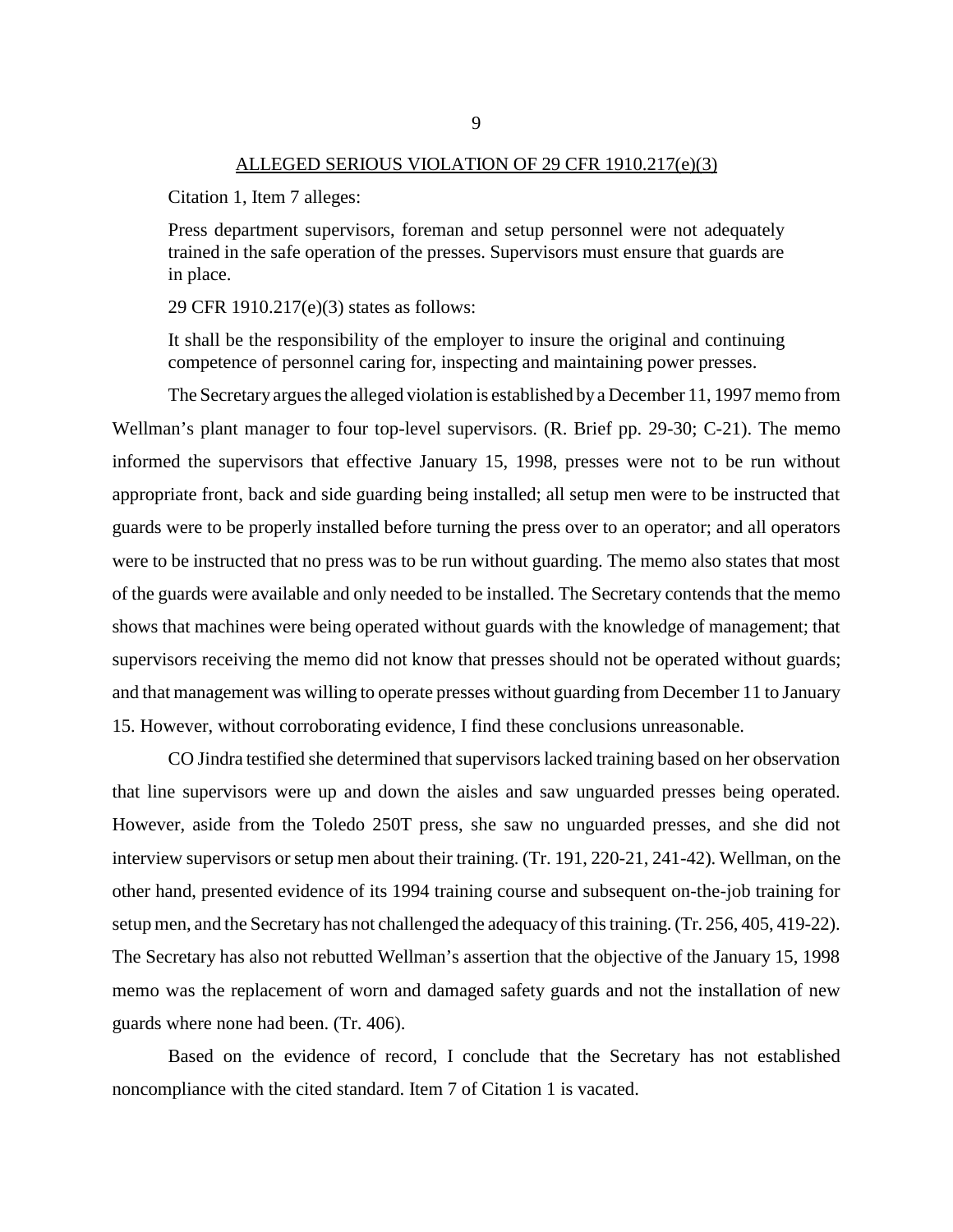#### ALLEGED SERIOUS VIOLATION OF 29 CFR 1910.217(f)(2)

Citation 1, Item 8 alleges:

Mechanical power press operators were not adequately instructed in the safe operation of the presses. The employer must ensure operator compliance through adequate supervision. Training should include the hazards involved with operating a power press and procedures to be followed if parts get jammed.

29 CFR 1910.217(f)(2) provides that:

The employer shall train and instruct the operator in the safe method of work before starting work on any operation covered by this section. The employer shall insure by adequate supervision that correct operating procedures are being followed.

Marsha Freeman testified that on the day she was injured, she received five to ten minutes of training from a coworker before she began operating the Toledo 250T press for the first time. It was her understanding generally that she should call a setup man if a part jammed at the back of the press (the point of operation), but if the jam was in the front part, she could unjam it. She knew there were tools available to remove jams. (Tr. 43- 55). Henry Foreman testified he received no training on operating the press or removing jammed parts, although he operated the press on many occasions. (Tr. 68-69). CO Jindra testified training was inadequate as employees were operating unguarded presses; she also testified she interviewed employees who told her there were no set procedures for removing jammed parts. (Tr. 190-92). However, no press was shown to be lacking a guard except at the nip point of the Toledo 250T press where Freeman was injured, and Jindra gave no details of her interviews with employees who said there were no set procedures for removing jammed parts.

Kenneth Frederick, a general supervisor and a former press department supervisor and setup man, testified about the training supervisors, setup men and press operators receive. Setup men were trained in a 1994 class and since then they have trained new setup men. Press operators are trained jointly by supervisors and setup men, and they are told not to operate a press if a guard is not in place and to call a setup man instead. (Tr. 402-07, R-6-8). The testimony of Brian Naylor, a setup man, was in accord with Frederick's testimony. (Tr. 418-22).

I find that employees were not adequately trained and instructed in the safe method of work before operating the Toledo 250T press. Foreman operated the press believing it had no point of operation guard, which indicates he was not trained to not operate an unguarded press. Freeman had operated a different type of press before her injury, and yet she received at most ten minutes of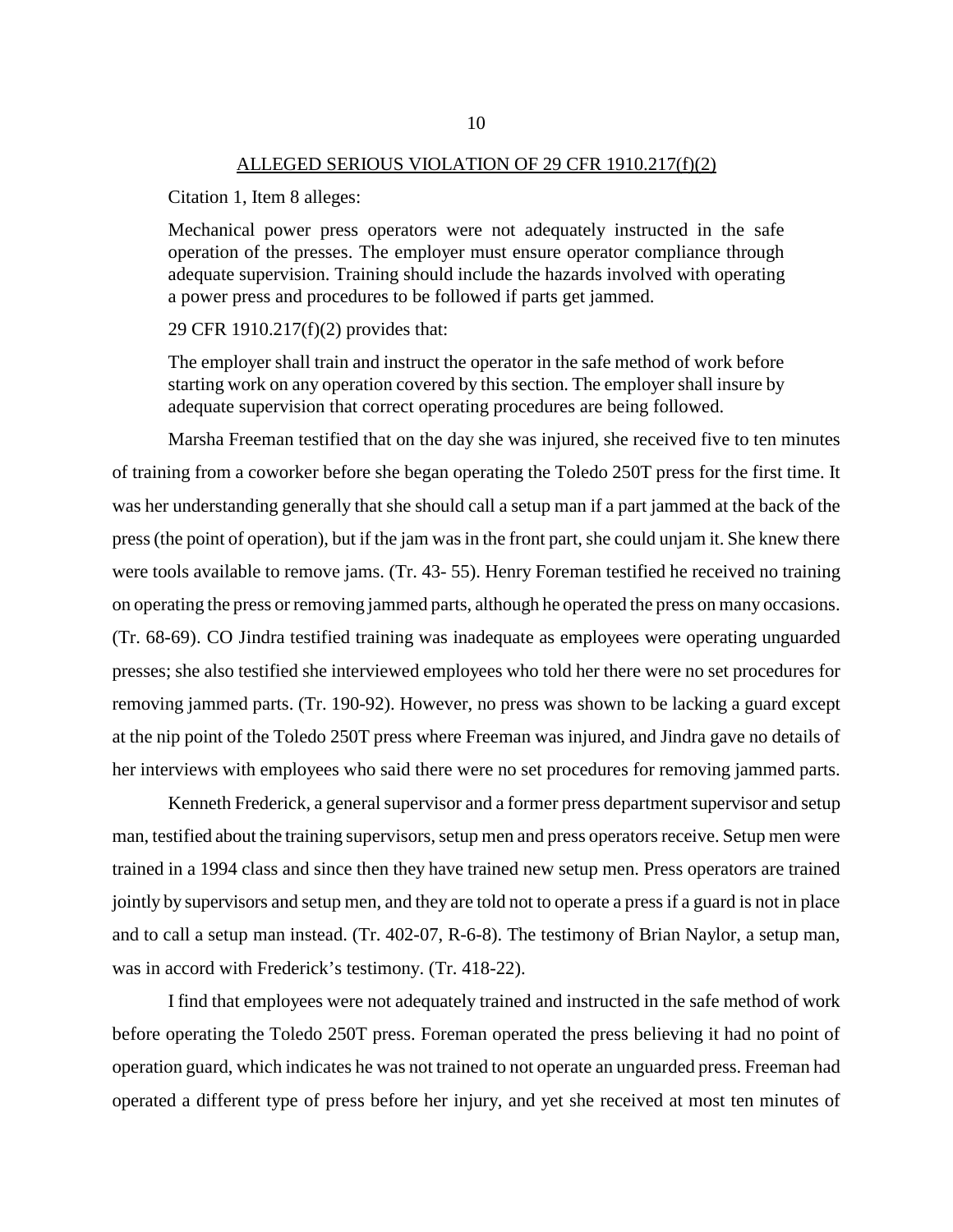training on the Toledo 250T press. Her training was not from a supervisor or setup man, but from a coworker about whose safety training there is no evidence. Jamming occurred on the Toledo 250T with sufficient frequency to require training on the proper procedure to remove jammed parts. However, Freeman was reluctant to call a setup man and believed that jams were hers to deal with unless they occurred in the point of operation. (Tr. 52-55). That the injury so closely followed instruction by her coworker also indicates that Freeman's training was inadequate. As Freeman's injury demonstrates, a lack of adequate safety instruction prior to operating a press can lead to serious injury. The Secretary has established a serious violation of the cited standard.

The proposed penalty for this item is \$1,500.00. I assess the gravity of this violation as high because inadequately trained employees are more prone to injury due to ignorance or reflexive reactions such as the one that occurred in this case. Upon considering the gravity of the violation and the other factors set out *supra*, the proposed penalty is appropriate and is therefore assessed.

## ALLEGED SERIOUS VIOLATION OF 29 CFR 1910.217(f)(3)

Citation 1, Item 9 alleges:

Press Room: There is material and barrels of drums stacked everywhere around the presses, thereby, not giving the operators ample room.

29 CFR 1910.217(f)(3) states as follows:

Work area. The employer shall provide clearance between machines so that movement of one operator will not interfere with the work of another. Ample room for cleaning machines, handling material, work pieces, and scrap shall also be provided. All surrounding floors shall be kept in good condition and free from obstructions, grease, oil and water.

The Secretary offered photos C-12 and C-15 in support of this item, as well as the testimony of CO Jindra that there was very limited room around the machines in the press department and that the condition created the danger of an employee tripping or falling into the press. (Tr. 178). The CO testified on cross-examination that the blue work box shown in the photos was where the press operator would stand. Thomas Hite, on the other hand, testified that the blue work box was a setup man's tool chest and that the photos showed a press being set up, thus accounting for any clutter. (Tr. 178, 243-45, 385-88). Hite was the more credible witness with respect to this item because he was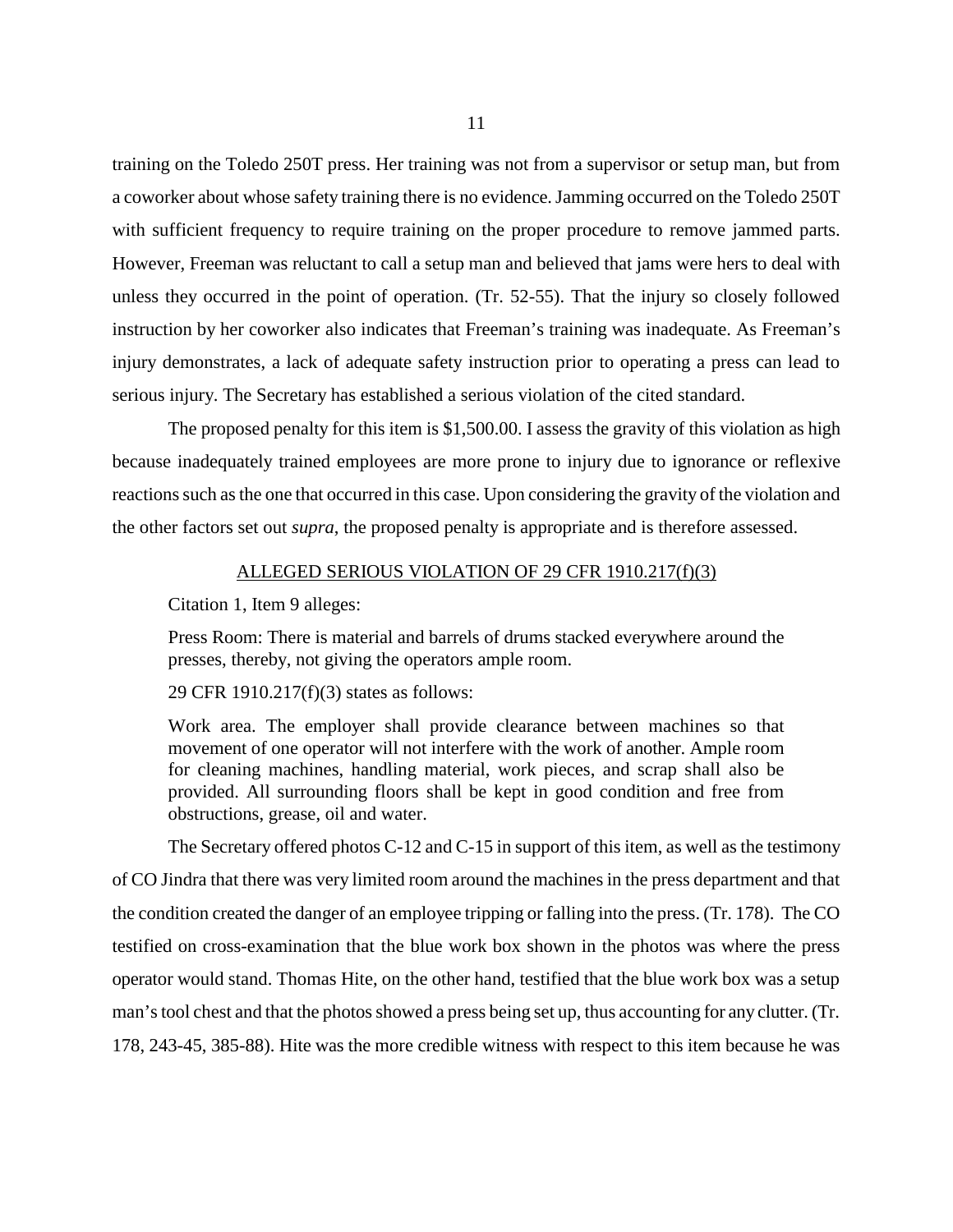more knowledgeable and the CO could not defend her conclusions. The Secretary has failed to prove the alleged violation, and this item is consequently vacated.

# ALLEGED REPEAT VIOLATION OF 29 CFR 1910.147(c)(4)(I)

Citation 2, Item 1 alleges, in pertinent part:

Specific procedures were not developed for the equipment such as, but not limited to, mechanical power presses, grinders, sanders, etc.

29 CFR 1910.147(c)(4)(I) provides:

Procedures shall be developed, documented and utilized for the control of potentially hazardous energy when employees are engaged in the activities covered by this section.

Wellman acknowledges that it did not have machine-specific procedures for locking out each piece of equipment and that it was therefore in violation of the cited standard. (R. Brief p. 16). In mitigation of the violation, it points out that the CO's investigation disclosed no evidence that employees were not following or not trained in lockout/tagout procedures. (Tr. 204, 247-48). CO Jindra testified that without machine-specific procedures a hazard existed in that in the absence of maintenance personnel, other employees might lock out a machine without following all of the necessary steps and the machine might then energize unexpectedly. (Tr. 204-05).

The violation is repeated because, at the time it occurred, there was a final Commission order against Wellman for a substantially similar violation. *Potlatch Corp.,* 7 OSHC 1061 (No. 16183, 1979). Specifically, a settlement that became a final order required Wellman to abate an "other" violation of 1910.147(c)(4)(I) by May 26, 1997. (Tr. 15-17, 20; C-1 p. 11, C-2 p. 2). However, Wellman did not abate that violation. Wellman contends that its failure to have specific written procedures for each of its machines is not a serious violation and that the violation should be classified as "other" with no penalty. Wellman notes that pursuant to Chapter IV.C.2.1.(3) of OSHA's Field Inspection Reference Manual, when an "other" violation that initially would have no penalty is repeated once, a \$200.00 penalty is appropriate. The Secretary presented no evidence or argument on the severity of the hazard or the propriety of her proposed penalty of \$7,000.00.

I find the severity and probability of injury as to this item to be small, given that Wellman employees were trained and followed correct, though unwritten, procedures. However, I note Wellman's failure to abate the prior violation, despite its agreement to do so pursuant to the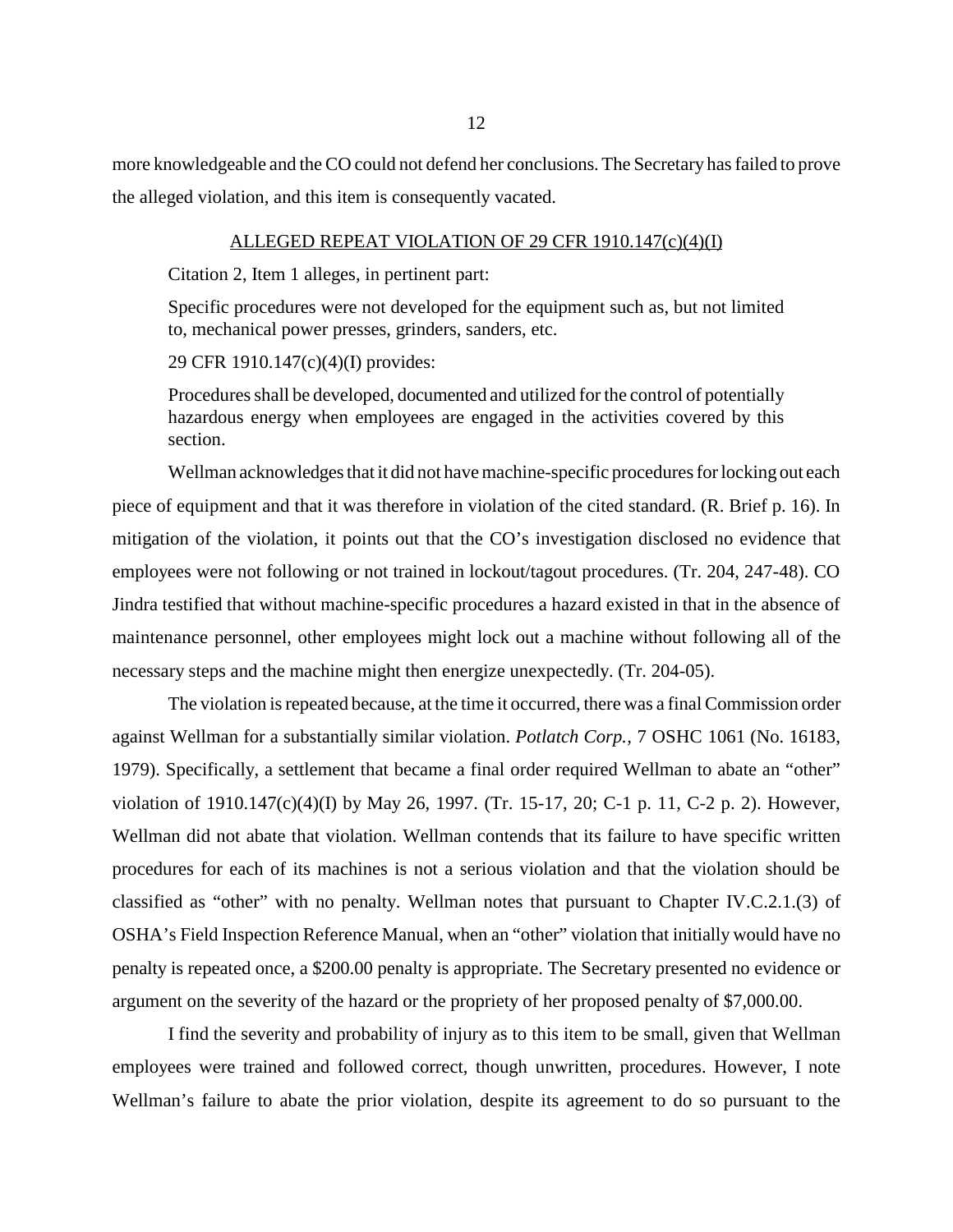settlement agreement. In view of this factor, as well as the company's size, history and good faith, I conclude that a penalty of \$5,000.00 is appropriate. A penalty of \$5,000.00 is therefore assessed.

## ALLEGED REPEAT VIOLATION OF 29 CFR 1910.219(f)(3)

Citation 2, Item 2 alleges, in pertinent part:

Button Line: On or before 3/12/98, the Toledo 250T mechanical power press had exposed chains approximately 18 ½" from floor level.

29 CFR 1910.219(f)(3) states, in pertinent part:

(3) *Sprockets and chains*. All sprocket wheels and chains shall be enclosed unless they are more than seven (7) feet above the floor or platform.

CO Jindra noticed that the Toledo 250T press lacked a guard over an exposed chain when she first visited the plant. At the time, the press was locked out while a nip point guard was installed. A photograph that Jindra took of the unguarded chain shows it to be at most a foot above the floor. The guard was green and the top part is seen in place in the photo. (Tr. 172-73; C-10). At Jindra's request, an unidentified employee picked up the nearby lower part of the guard and tried to install it. He was unsuccessful, Jindra testified, because it was too small; however, Hite testified that it was because the wrong bolts were used and that with the correct bolts the guard was later installed. The CO testified that on her return visit, the chain was protected by a green guard, while Hite testified that the lower guard part was the same one that had not fit with the incorrect bolts. (Tr. 238-40, 380). Although the CO never saw the press in operation without the guard, she determined, based on employee interviews, that employees had operated the press with the chains exposed. On crossexamination, she conceded that the employees she interviewed were the same ones who had told her, mistakenly, that the point of operation on the Toledo 250T was unguarded. (Tr. 173, 239-40). CO Jindra's conclusions are unpersuasive, as they were based on interviews with three or four employees whose perceptions could well be faulty. The Secretary has not shown employees were exposed to a hazard created by the absence of the lower part of the chain guard. This citation item is vacated.

# ALLEGED REPEAT VIOLATION OF 29 CFR 1910.1200(h)

Citation 2, Item 3 alleges, in pertinent part, as follows:

Employees were not provided information and training as specified in 29 CFR 1910.1200(h)(1) and (2) on hazardous chemicals in their work area at the time of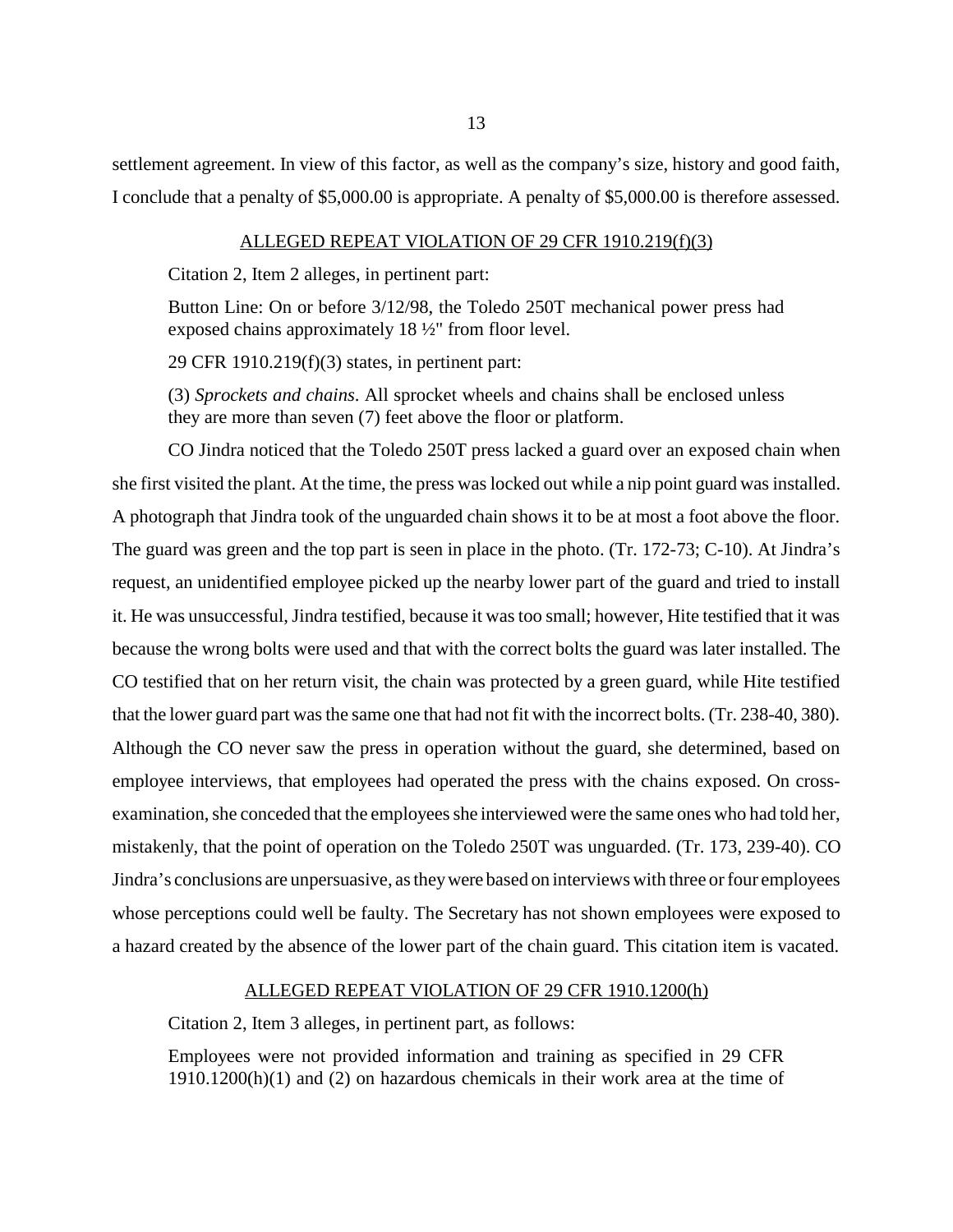their initial assignment and whenever a new hazard was introduced into their work area:

NOTE: Although new employees are trained on the hazardous chemicals in their work area, not all employees are trained as to hazardous chemicals in their work area when they are moved to a new department, or when a new hazard is introduced into their work area.

# 29 CFR 1910.1200(h) provides:

(h) *Employee information and training.* (1) Employers shall provide employees with effective information and training on hazardous chemicals in their work area at the time of their initial assignment, and whenever a new physical or health hazard the employees have not previously been trained about is introduced into their work area. Information and training may be designed to cover categories of hazards (*e.g.*, flammability, carcinogenicity) or specific chemicals. Chemical-specific information must always be available through labels and material safety data sheets.

(2) *Information.* Employees shall be informed of:

(I) The requirements of this section;

(ii) Any operations in their work area where hazardous chemicals are present; and,

 (iii) The location and availability of the written hazard communications program, including the required list(s) of hazardous chemicals, and material safety data sheets required by this section.

The Secretary's proof as to this item consists of CO Jindra's testimony that employees told her they had not been trained about new chemicals when they moved from one department to another and her further testimony that Kent Yeager had acknowledged that transferred employees received no training beyond their initial hazardous communication training. (R. Brief p. 37; Tr. 193-94). The Secretary presented no evidence that a new physical or health hazard had been created that was not included in the initial training, or that any employee had been exposed to a hazard about which he/she had no training. The Secretary found no fault with Wellman's initial training, labeling, or material safety data sheets. (Tr. 252-54). I conclude that the evidence does not establish a violation of the cited standard. This citation item is accordingly vacated.

## FINDINGS OF FACT

The foregoing constitutes my findings of fact in accordance with Federal Rule of Civil Procedure 52(a). Any proposed findings of fact inconsistent with this decision are hereby denied.